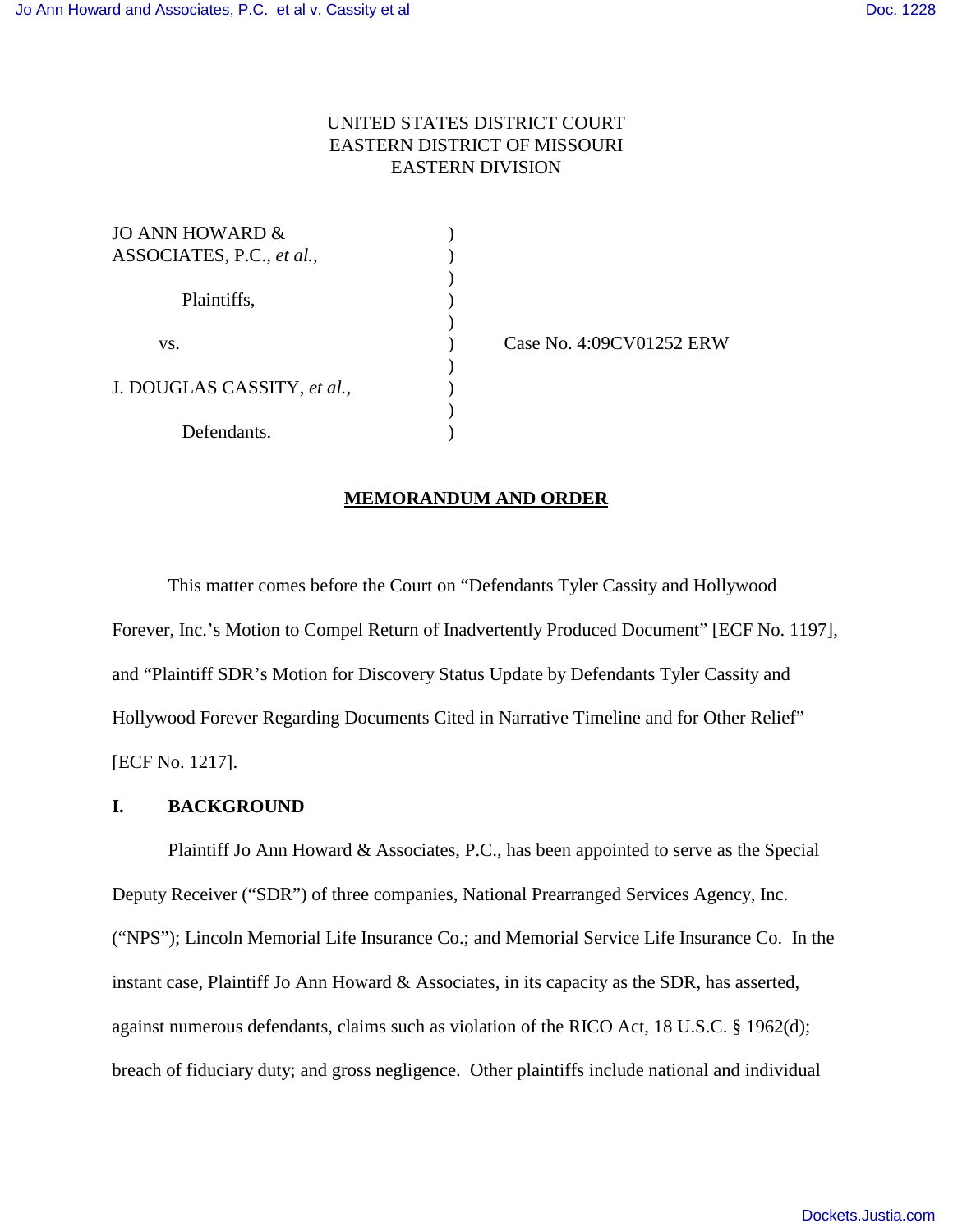state life and health insurance guaranty associations.

The term "Forever Defendants" refers collectively to Defendants Brentwood Heritage Properties, LLC; Forever Enterprises, Inc.; Forever Illinois, Inc.; Forever Network, Inc.; Legacy International Imports, Inc.; Lincoln Memorial Services, Inc.; National Heritage Enterprises, Inc.; NPS; and Texas Forever, Inc. Defendant Tyler Cassity served as President and as a Director of Defendant Forever Enterprises, and as Vice President and Director of Forever Network. Tyler Cassity was also a beneficiary of the RBT Trust II.

The "inadvertently produced" document that is the subject of the defendants' Motion to Compel is a narrative summary composed by Tyler Cassity. He composed this narrative summary of his personal recollection of the events resulting in this litigation, and then delivered this summary, entitled "Narrative Timeline," to Enenstein & Ribakoff, counsel of record for Mr. Cassity and Hollywood Forever. Pursuant to Federal Rule of Civil Procedure 26(a)(1), Defendants Tyler Cassity and Hollywood Forever ("Defendants") initially disclosed numerous documents to Plaintiffs, including the Narrative Timeline, which was Bates numbered TCAS/HF 000341 to RCAS/HF 000357, on November 4, 2011 [ECF No. 1201-2]. Because Defendants' first production consisted only of single-page TIFFs (Tagged Image File Format) and did not comply with the parties Stipulation on Production of Hard Copy Documents and Electronically Stored Information [ECF No. 733], Plaintiffs returned the initial disclosure documents to Defendants and asked them to re-produce the documents in the proper format [ECF No. 1201-3]. In January 2012, Defendants' counsel contacted Plaintiffs to say they were having trouble complying with the Stipulation, so Plaintiffs agreed to allow Defendants to produce their initial disclosure documents as multi-page PDF's (portable document format), the creation of which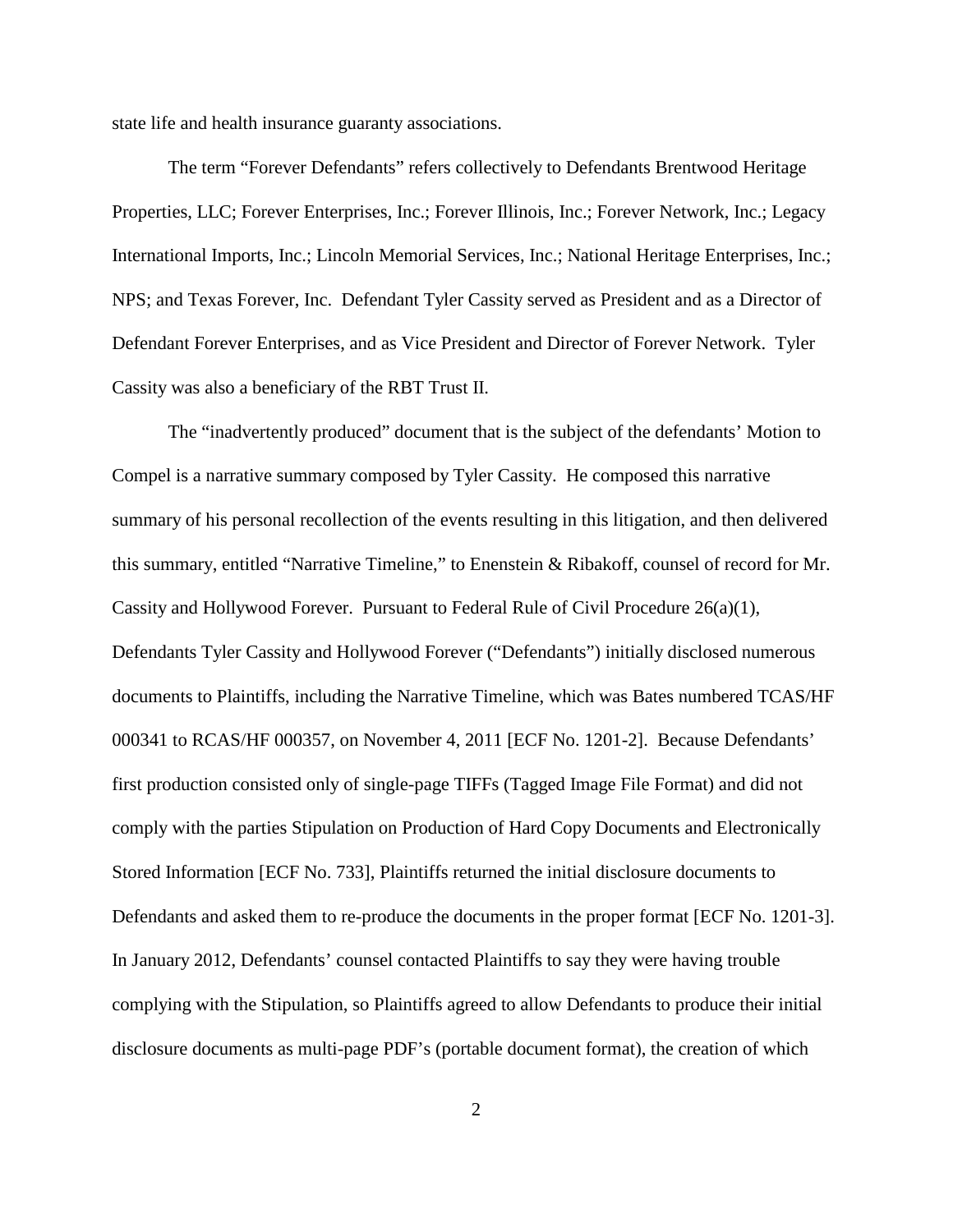required Defendants to rescan or convert all of the disclosure documents, including the Narrative Timeline.

Thereafter, on February 7, 2012, Defendants produced the Narrative Timeline a second time to Plaintiffs, in a PDF format [ECF No. 1201-4]. This disclosure document production was accompanied by a thumb drive that included in its listing of twenty-two filenames, the entry: "000341 Narrative Timeline Bates 341-357" [ECF Nos. 1201-7, 1201-14].

Plaintiff SDR served its First Set of Requests for Production of Documents on Hollywood Forever, Inc. on January 30, 2013 [ECF No. 1201-5]. Request for Production No. 39 asked Hollywood Forever to produce: "All Documents or Communications cited or quoted from in the "Narrative Timeline produced at Bates number TCAS/HF000341-57 . . ." [ECF No. 1201-5]. On February 6, Defendants' counsel requested a copy of the document production sent to Plaintiff SDR in February of 2012 [ECF No. 1201-6]. Plaintiff SDR sent Defendants' counsel a disc containing a duplicate copy of the production the following day [ECF No. 1201-8]. On February 14, 2013, Defendants' counsel sent a letter to Plaintiff SDR, confirming that Plaintiffs had "granted Defendant Hollywood Forever an extension of time to respond to the Requests for Production of Documents propounded by Plaintiffs on January 31, 2013[,]" and that "Hollywood Forever's written objections and responses are now due March 27, 2013, and Hollywood Forever's document production is due April 16, 2013" [ECF No. 1201-9].

When Hollywood Forever answered Plaintiff SDR's First Set of Requests for Production of Documents, its response to Request for Production No. 39 was as follows:

Objection. Hollywood Forever objects to the Request on the following grounds: (1) the Request seeks documents that are protected from disclosure by the attorney-client privilege.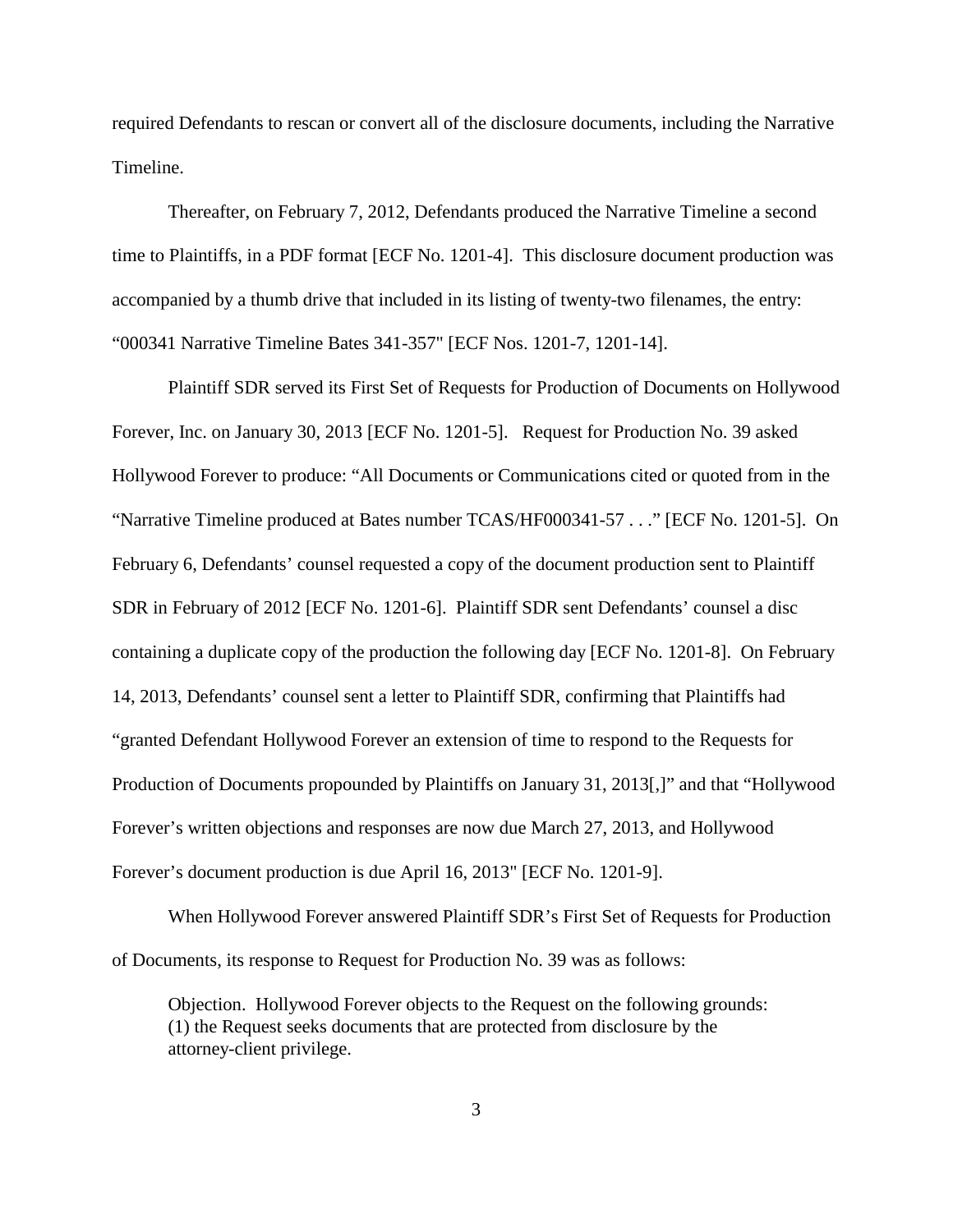Subject to and without waiving the foregoing objection, Hollywood Forever responds as follows: Hollywood Forever will produce all responsive, nonprivileged documents in its possession, custody, or control provided an appropriate protective order concerning the documents is in place prior to such production.

[ECF No. 1201-10 at 33].

Thereafter, on March 29, 2013, Defendants' counsel sent a letter to Plaintiff SDR, stating:

Please take notice that Defendants Tyler Cassity and Hollywood Forever have inadvertently produced an attorney-client privileged communication in their prior joint document production. The document bates numbered TCAS/HF 000341 to TCAS/HF 000358 (entitled "Narrative Timeline") constitutes a privileged attorney-client communication and was inadvertently produced due to a clerical error of our file room staff. Neither Darren Enenstein nor David Ribakoff, counsel of record for Tyler Cassity and Hollywood Forever since the inception of this matter, has ever authorized the production of TCAS/HF 000341-000358. Therefore, please immediately destroy all copies of TCAS/HF 000341-000358 currently in your possession. Also, please ensure no use or dissemination of TCAS/HG 000341-000358 , or the information contained therein, will be made.

Please confirm immediately that all copies of TCAS/HF 000341-000358 have been destroyed and that no use will be made of TCAS/HF 000341-000358 for any purpose.

[ECF No. 1201-11]. In response, Plaintiff SDR informed Defendants' counsel on April 1, 2013,

that it had sequestered all copies in its possession, pending a resolution of any privilege or waiver

issues, and requested that Defendants produce a privilege log for the document indicating the

specific privilege being asserted and explaining other specifics about the Narrative Timeline

[ECF No. 1201-12].

Defendants filed their Motion to Compel Return of Inadvertently Produced Document on

May 15, 2013, seeking to compel return of the Narrative Timeline, pursuant to Federal Rule of

Civil Procedure 26(b)(5)(B) [ECF No. 1197]. On June 24, 2013, Plaintiff SDR filed its Motion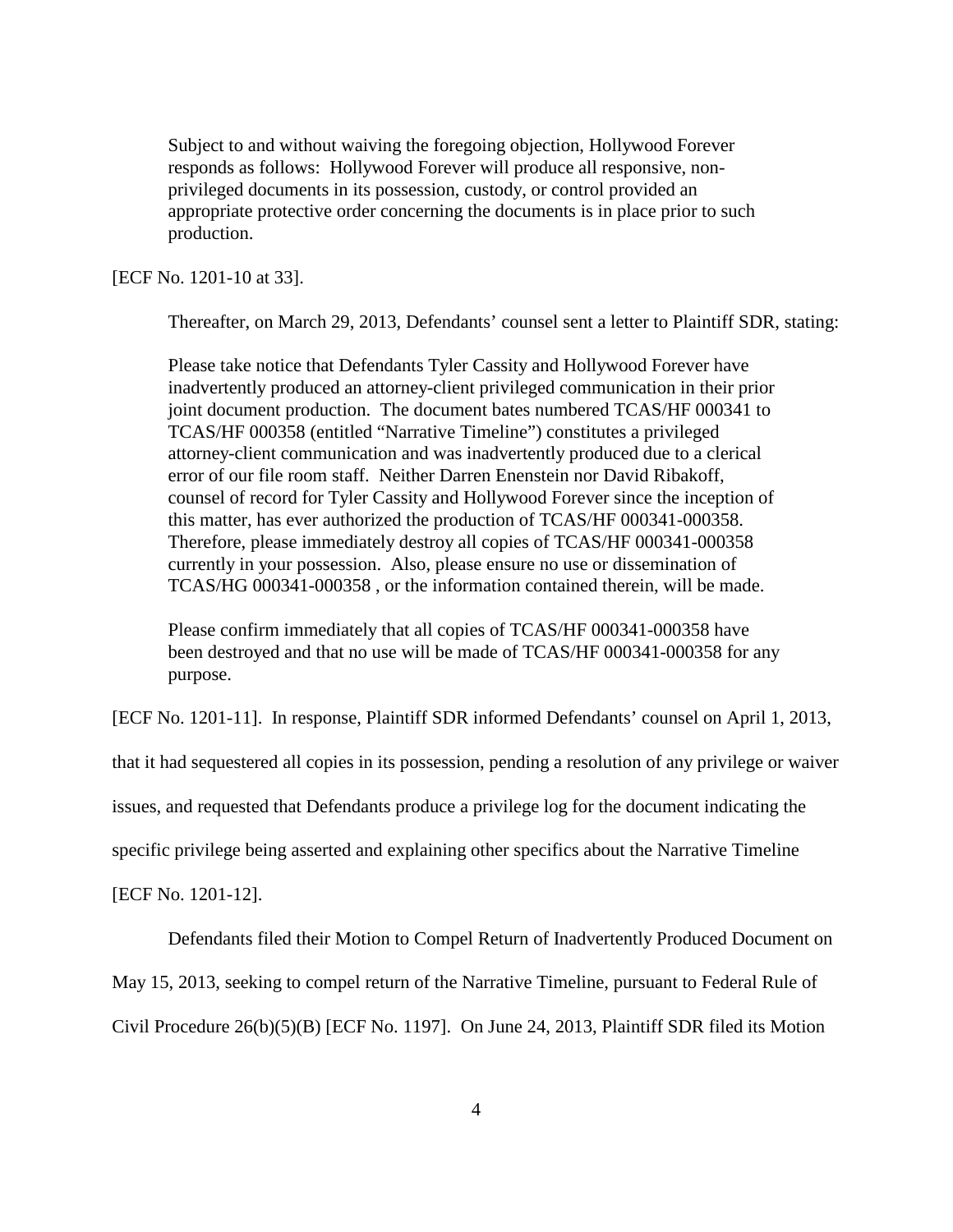for Discovery Status Update by Defendants Tyler Cassity and Hollywood Forever Regarding Documents Cited in Narrative Timeline and for Other Relief, informing the Court that Defendants' counsel states that it has lost all the key documents cited or quoted in the Narrative Timeline [ECF No. 1217].

#### **II. LEGAL STANDARD**

The attorney-client privilege is the oldest privilege for confidential communications known to the common law, and its purpose is to encourage full and frank communication between clients and their attorneys without threat of disclosure. *Herndon v. U.S. Bancorp Asset Mgmt., Inc.*, 2007 WL 781788 (E.D. Mo. March 13, 2007). However, this privilege is waived by the voluntary disclosure of privileged communications. *Painewebber Group, Inc. v. Zinsmeyer Trusts P'ship*, 187 F.3d 988, 992 (8th Cir. 1999).

The applicable test to determine whether a waiver has occurred requires the Court to examine five factors: 1) the reasonableness of the precautions taken to prevent inadvertent disclosure in view of the extent of document production; 2) the number of inadvertent disclosures; 3) the extent of the disclosures; 4) the promptness of measures taken to rectify the disclosure; and 5) whether the overriding interest of justice would be served by relieving the party of its error. *Gray v. Bicknell*, 86 F.3d 1472, 1484 (8th Cir. 1996).

## **III. DISCUSSION**

In their Motion to Compel Return of Inadvertently Produced Document [ECF No. 1197], Defendants seek the return of the Narrative Timeline, claiming that the document was prepared by Defendant Tyler Cassity at the direction of his attorneys, and that the document is protected by the attorney-client privilege and the work product doctrine. For purposes of this discussion, the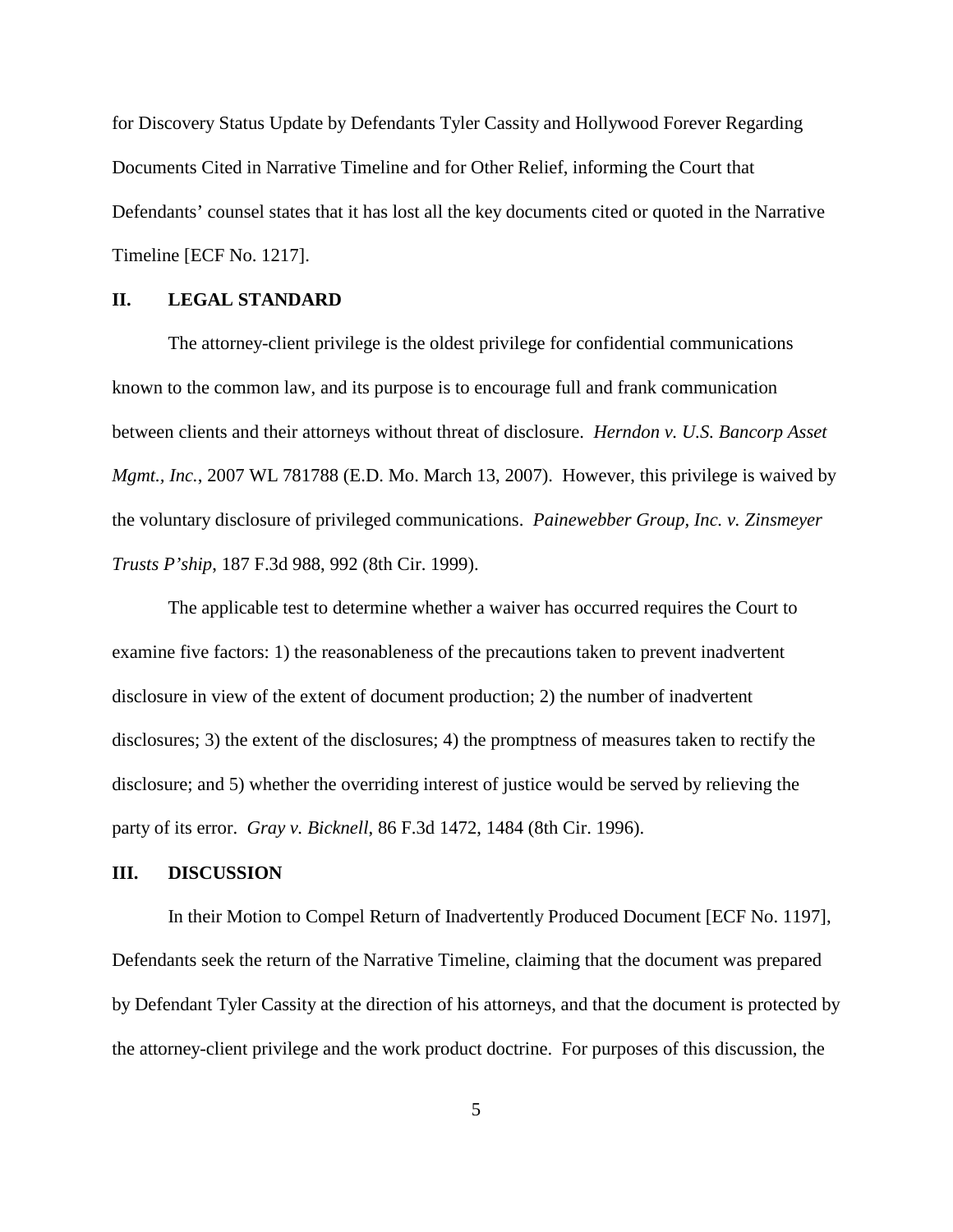Court will presume, without deciding, that the document is privileged in some manner.

Defendants contend that the Narrative Timeline was inadvertently produced by counsel for Tyler Cassity and Hollywood Forever during Hollywood Forever's initial Rule 26(a) disclosures. They claim that the document was one of 2,000 documents produced on November 4, 2011, that it was inadvertently produced due to error of file room staff, that production of the Narrative Timeline was never authorized, and that they immediately notified Plaintiffs upon learning of the inadvertent disclosure.<sup>1</sup>

Defendants argue that the inadvertent disclosure of the Narrative Timeline did not waive the attorney-client privilege or the work product doctrine. They further contend that because no waiver occurred, the document is still protected, and they ask the Court to compel return of all copies, prohibit any future dissemination, and require all notes or records pertaining to the Narrative Timeline to be destroyed.

In their Memorandum in Opposition, Plaintiffs state that Defendants produced the Timeline as one of only twenty-two documents, and that Defendants produced it to Plaintiffs twice: once during the initial disclosures on November 4, 2011, and again in February of 2012 [ECF No. 1201]. Plaintiffs further state that, even after Plaintiffs made the Narrative Timeline the subject of a detailed discovery request in January of 2013, Defendants answered the request without claiming the document was privileged, and they did not seek its return. Plaintiffs claim that Defendants are attempting to "claw back" the Narrative Timeline more than eighteen months

<sup>&</sup>lt;sup>1</sup>The Court notes that Defendants contradict this statement, made in their Motion [ECF No. 1197 at 2] in their Reply Memorandum [ECF No. 1206 at 4]. The Court further notes that, although Defendants contend in their Reply Memorandum that the Narrative Timeline was segregated from other files and saved in a separate folder, they failed to mention this claim in their Motion and supporting Memorandum.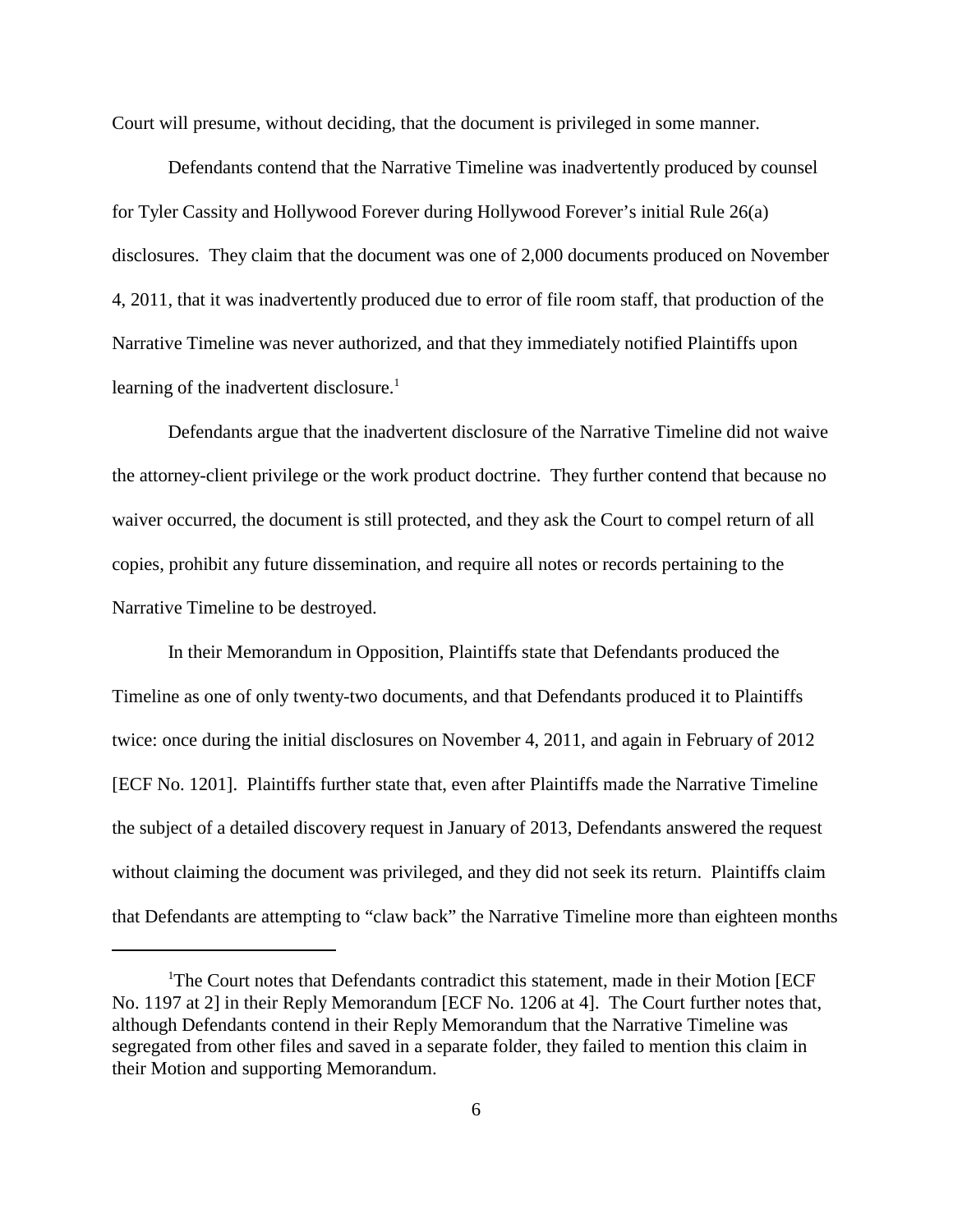after their intentional disclosure of the document because it contains admissions that contradict Defendants' denials of allegations Plaintiffs have made against them. Plaintiffs contend that Defendants' request fails because it fails to meet the requirements of Federal Rule of Evidence 502(b), or the test set forth in *Gray v. Bicknell*, 86 F.3d 1472, 1483-84 (8th Cir. 1996).

Federal Rule of Evidence 502 addresses limitations on waiver of attorney-client privilege and work-product protection. Fed. R. Evid 502. Its provisions apply, in certain enumerated circumstances, to the disclosure of a communication or information covered by the attorneyclient privilege and work-product doctrine. Subsection (b) of the rule concerns inadvertent disclosures such as alleged here, those made in a federal proceeding, and provides that such a disclosure does not operate as a waiver in a federal or state proceeding, if the following requirements are met:

1. the disclosure is inadvertent;

2. the holder of the privilege or protection took reasonable steps to prevent disclosure; and

3. the holder promptly took reasonable steps to rectify the error, including (if applicable) following Federal Rule of Civil Procedure  $26(b)(5)(B)$ .

Fed. R. Evid. 502(b).

In the context of determining whether privilege or protection has been waived by an inadvertent disclosure, the Eighth Circuit determined in *Gray* that a "middle of the road" test, also referred to as the *Hydroflow<sup>2</sup>* test, is best suited to achieving a fair result: "It accounts for the errors that inevitably occur in modern, document-intensive litigation, but treats carelessness with privileged material as an indication of waiver." *Gray*, 86 F.3d at 1483-84. Utilizing this test, the

<sup>2</sup>*Hydraflow, Inc. v. Enidine, Inc.*, 145 F.R.D. 626, 637 (W.D.N.Y. 1993).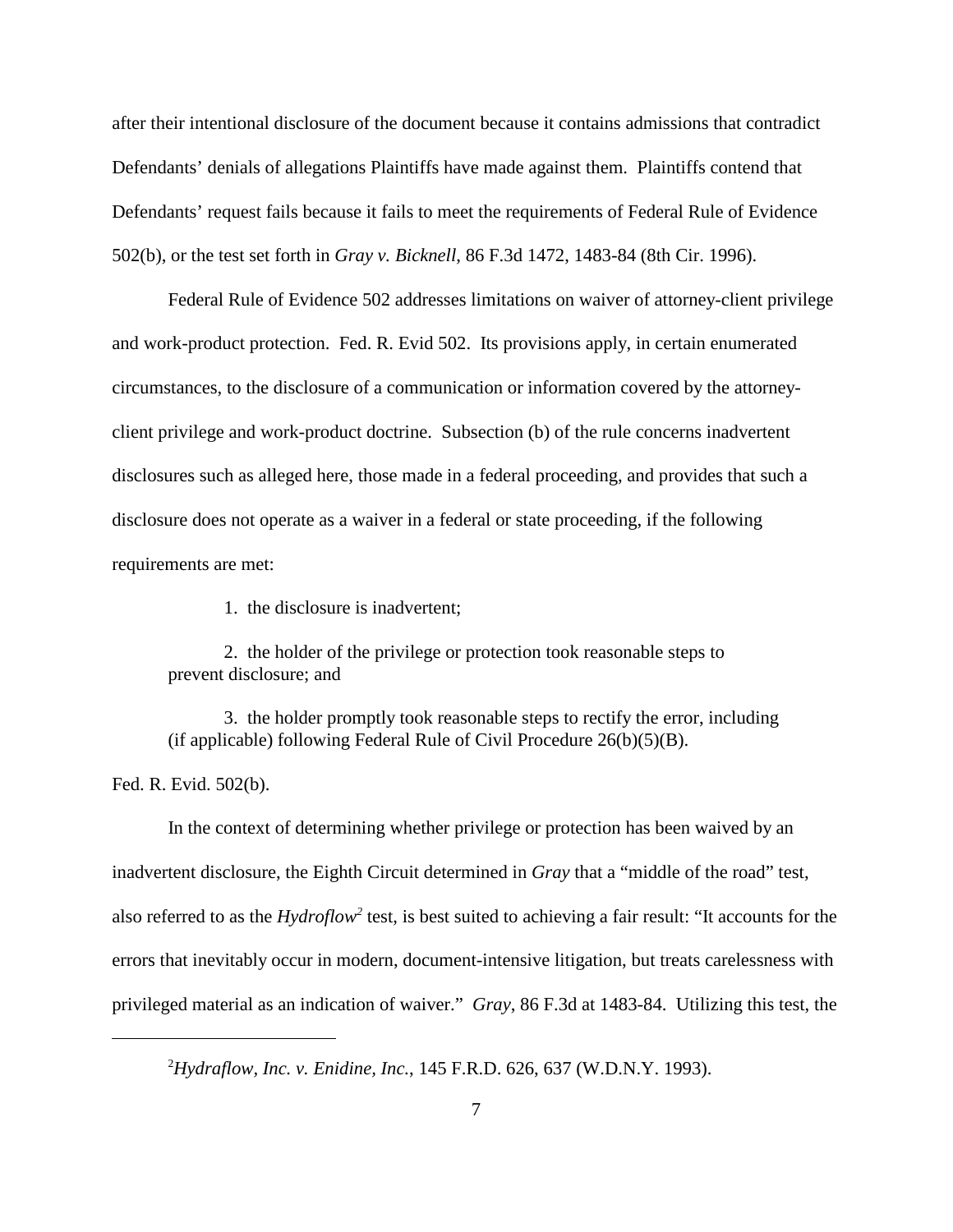Court undertakes a five-step analysis of the unintentionally disclosed document to determine the proper range of privilege to extend. *Id.* at 1484. The Court considers: 1) the reasonableness of the precautions taken to prevent inadvertent disclosure in view of the extent of document production, 2) the number of inadvertent disclosures, 3) the extent of the disclosures, 4) the promptness of measures taken to rectify the disclosure, and 5) whether the overriding interest of justice would be served by relieving the party of its error. *Id.*

If, after completing this analysis, the court determines that waiver occurred, the document is no longer privileged. *Id.* Additionally, the court has discretion to determine that the privilege has been waived for related, but as-yet-undisclosed documents. *Id.*

Plaintiffs argue that Rule 502(b), and the *Gray* test, bar Defendants' belated attempt to claw back the Narrative Timeline for numerous reasons, including:

1. the Timeline sets forth facts, the document bears no indicia that it is a privileged communication, and Defendants failed to provide a privilege log, or to answer Plaintiffs' questions regarding the Timeline;

2. Defendants intentionally produced the document twice with their voluntary, initial disclosures, naming the document "Narrative Timeline";

3. Defendants provided no affidavits to support their claims of inadvertence and ignored facts defeating their position;

4. Plaintiffs disclosed the existence of the Timeline to all parties in their January 30, 2013, requests for production to Hollywood Forever, and Hollywood Forever answered the document requests two months later without claiming the Timeline was privileged;

5. Defendants unreasonably waited eighteen months to attempt to claw back the timeline;

8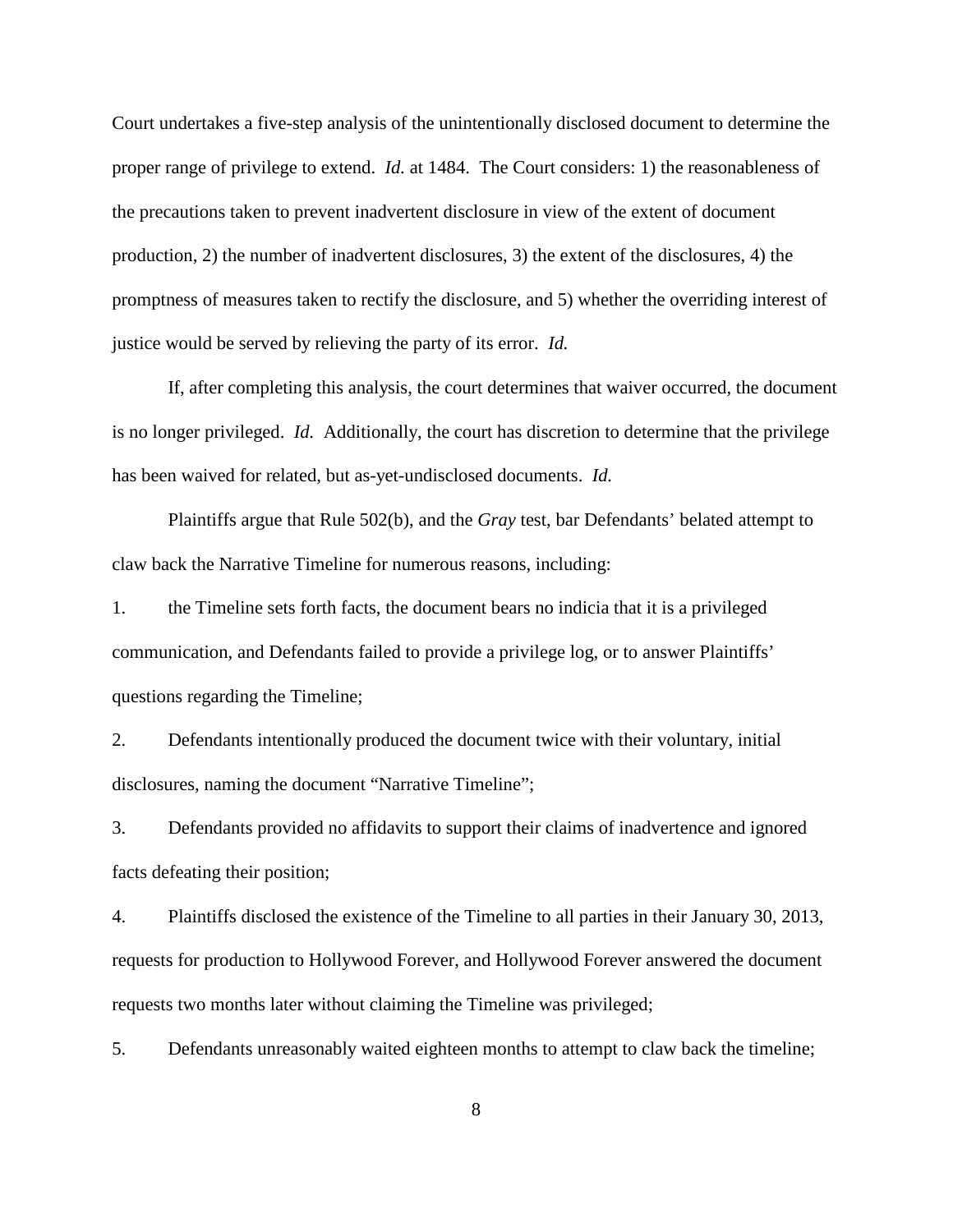6. the interests of justice and fairness support waiver because the facts discussed in the Narrative Timeline constitute admissions that contradict Defendants' denials of key allegations against them.

This Court agrees, and after consideration of all the *Gray* factors, concludes that Defendants have waived their claim of privilege by their voluntary disclosure of the Narrative Timeline. *See Gray*, 86 F.3d at 1484. As previously stated, the Court will presume, without deciding, that the Narrative Timeline is a privileged document. First, the Court finds that Defendants voluntarily disclosed the entire document several times, and clearly identified it by name in a log when it was produced. The record shows that, as part of their initial disclosures, Defendants produced the timeline to Plaintiffs on two separate occasions [ECF Nos. 1201-2, 1201-3, 1201-4 (Exhibits B, C, D)].

The Court further finds that Defendants failed to take reasonable precautions to prevent inadvertent disclosure, in view of the extent of document production. The Narrative Timeline bears no label or other indication of its alleged privileged status that would likely alert anyone that the document might be protected. *See Herndon*, 2007 WL 781788 at \*4 (lack of anything on the face of document likely to alert counsel of protected status weighed as a factor in finding defendants failed to show they took reasonable precautions to prevent inadvertent disclosure). Although Defendants contend that they produced over 2,000 documents when they provided the seventeen-page Narrative Timeline, the record indicates that only twenty-two pdf files were Bates-stamped, separately listed on the index, and produced [ECF No. 1201-14 (Exhibit N)]. The other twenty-one documents produced are primarily check registers, bank statements, e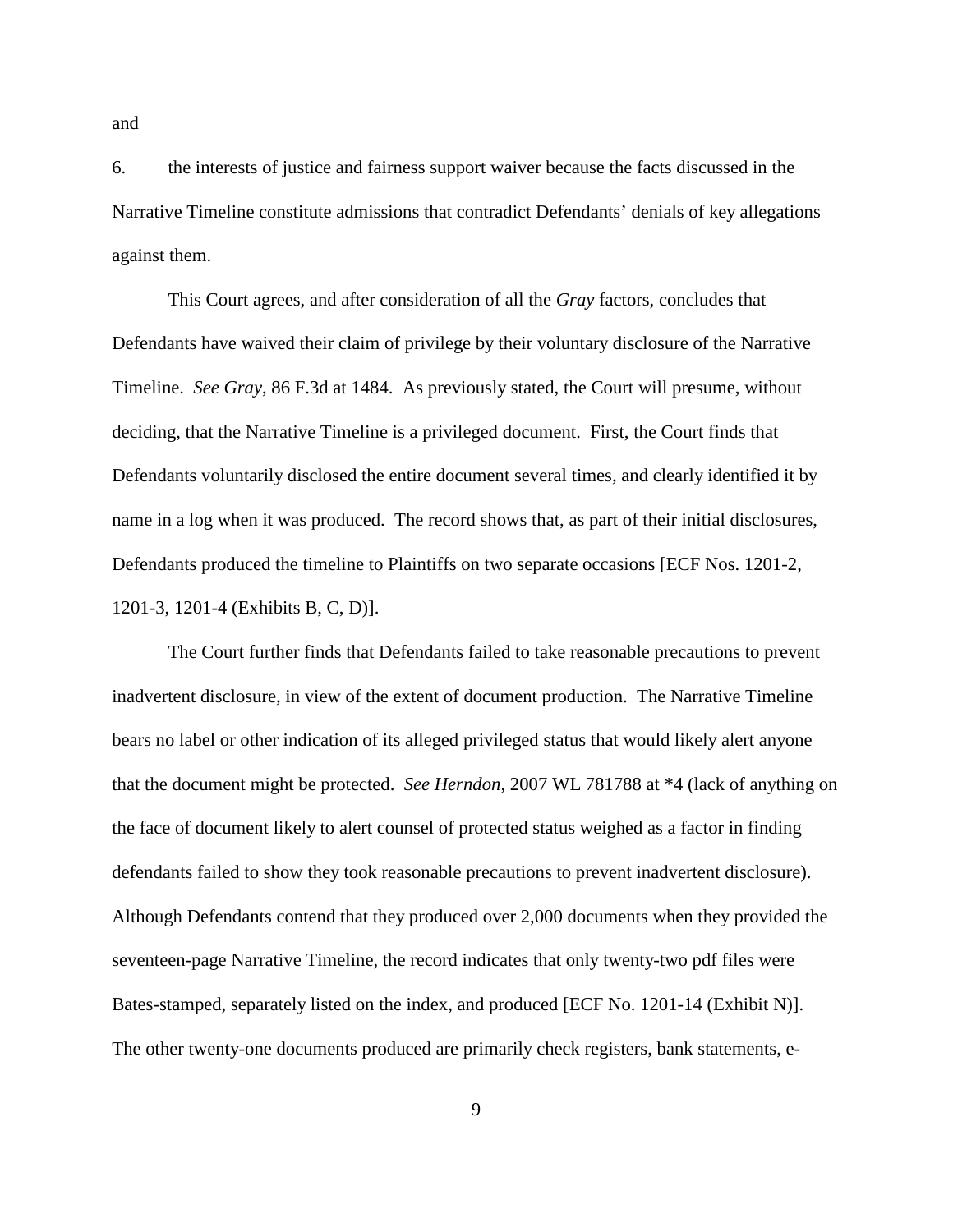mails, and supporting documentation for funeral claims paid by Hollywood Forever [ECF No. 1201-14 (Exhibit N)]. Defendants' claim that the timeline was disclosed due to a clerical error of file room staff does not excuse Defendants from failing to supervise the production of documents to Plaintiffs, particularly given that the Narrative Timeline was clearly identified by name and listed on an index provided to Plaintiffs. *See id.*

Moreover, the Court finds that Defendants failed to take prompt measures to rectify the disclosure. *See id.* (finding persuasive the rule whereby courts consider when the disclosing party discovered, or with reasonable diligence should have discovered, the inadvertent disclosure, in their evaluation of promptness). The record reveals that Defendants responded to Plaintiffs' discovery requests regarding the Narrative Timeline without claiming that the narrative summary itself was privileged [ECF No. 1201-5 (Exhibit E)]. After requesting on February 6, 2013, and receiving on February 7, 2013, a copy of their February 2012 document production, Defendants still failed to assert their claim of inadvertent disclosure [ECF No. 1201-8 (Exhibit H)]. Instead, Defendants requested an extension of time to respond to Plaintiffs' Requests, and Plaintiffs agreed that Hollywood Forever would have until March 27 to provide its written responses, and until April 16, 2013 to produce documents [ECF No. 1201-9 (Exhibit I)].

Defendants did not produce any of the documents sought by Plaintiffs by the April deadline. Hollywood Forever did, however, serve its written responses to Plaintiff SDR's discovery requests on March 27, responding to Request No. 39 by objecting that some of the documents cited in the Narrative Timeline were "protected disclosure by attorney-client privilege[,]" but agreeing to "produce all responsive, non-privileged documents in its possession, custody, or control [ECF No. 1201-10 (Exhibit J)]. On March29, 2013 -- two days after their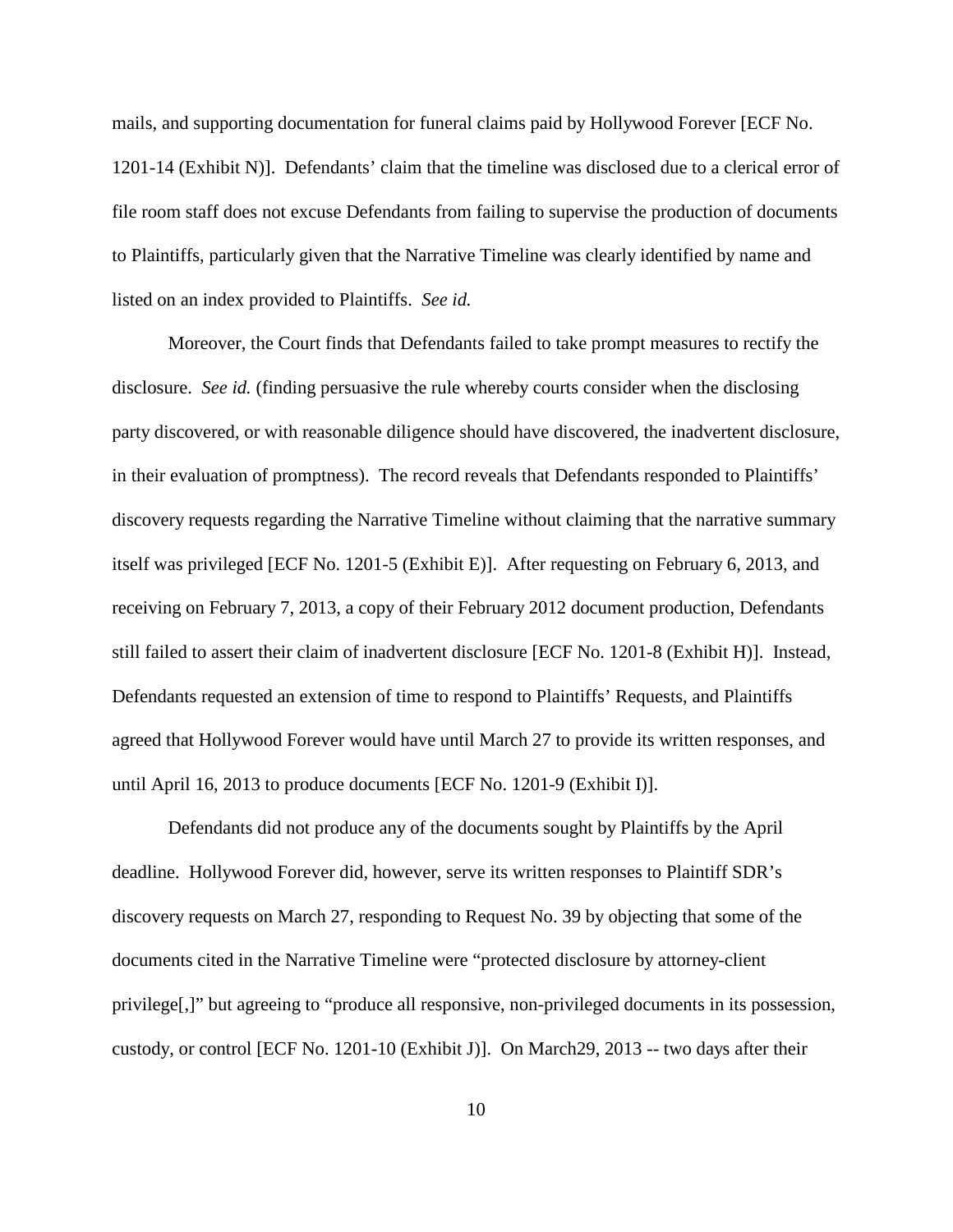first response to Request No. 39, and almost seventeen months after they first voluntarily produced the timeline -- Defendants finally asserted their claim that the Narrative Timeline was inadvertently produced, stating that the summary "constitutes a privileged attorney-client communication[,]" which had been produced due to "clerical error of [its] file room staff" [ECF No. 1201-11 (Exhibit K)].

Thereafter, Plaintiffs sequestered their copies of the Narrative Timeline, and informed Defendants they had done so, by letter dated April 1, 2013 [ECF No. 1201-12 (Exhibit L)]. In the April 1 letter, Plaintiffs asked Defendants to provide a privilege log and other information to substantiate Defendants' claim the timeline is privileged. Defendants responded to this request by e-mailing Plaintiffs an early draft of this Motion to Compel [ECF No. 1201-13 (Exhibit M)].

Finally, the Court finds that the overriding interest of justice would not be served by relieving Defendants of their error. The timeline provides a factual chronology of material events and key documents, without revealing any legal strategy, thoughts or insights of counsel, or other similar information suggesting work product. The Narrative Timeline does, however, contradict several denials made by Defendants in their Answer to Plaintiffs' Third Amended Complaint. A finding that the privilege has not been waived effectively would deprive Plaintiffs of contradictory evidence they know exists but would be unable to use. *See Herndon*, 2007 WL 781788 at \*\*4-5 (fairness dictated a finding of waiver because disclosed document challenged defendants' litigation position in case and could be highly relevant to plaintiffs' case).

Plaintiff SDR's Motion for Discovery Status Update only reinforces the Court's conclusion. In the Motion, Plaintiff SDR informs the Court that Defendants now claim original non-privileged documents, to which the Narrative Timeline refers, have been lost and cannot be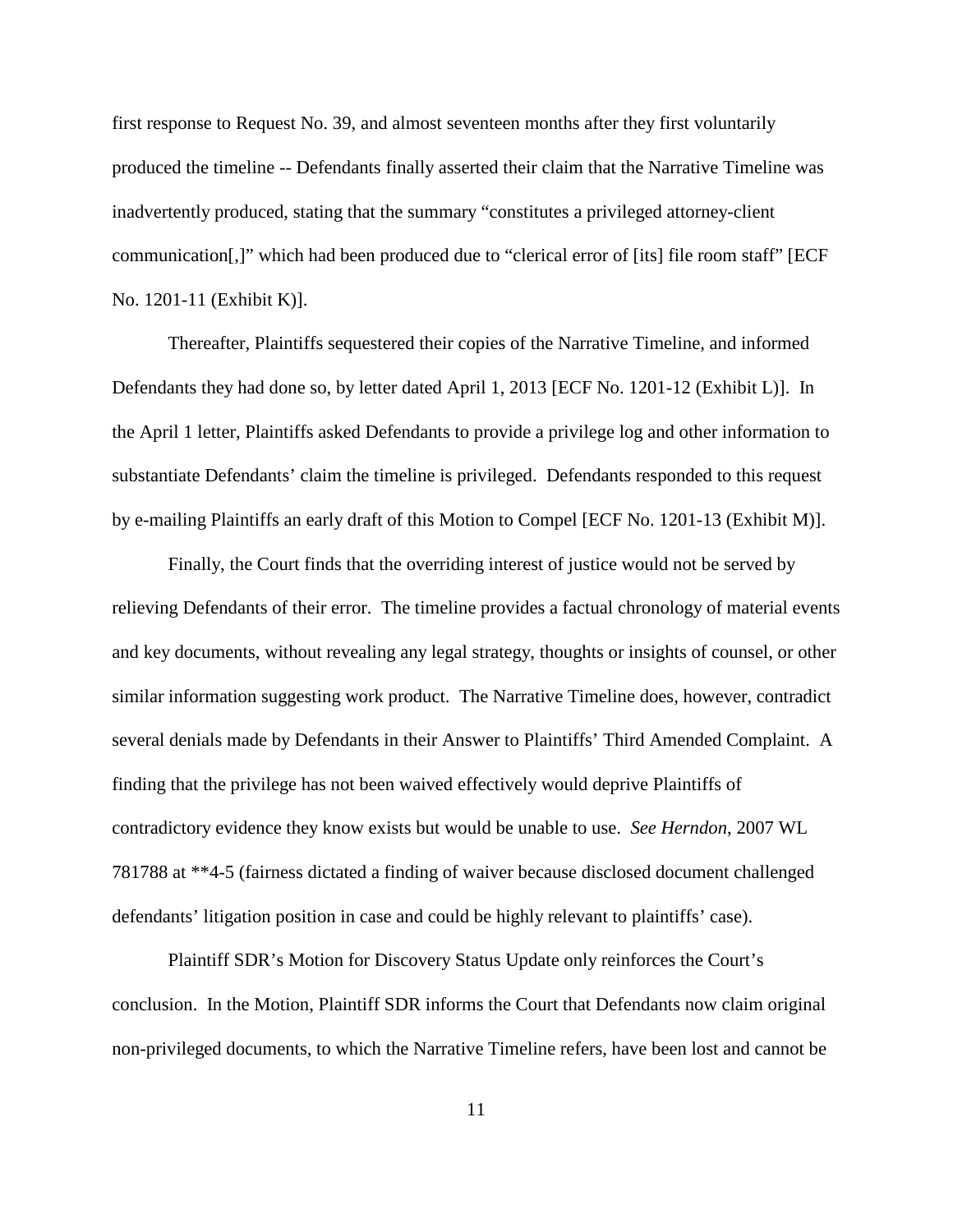located [ECF No. 1217]. In their Response, Defendants offer to meet *in camera* with the Court to discuss Plaintiff SDR's Motion, but otherwise "decline to comment via ECF, except to say that the issue of the Narrative Timeline has been briefed and submitted and should not be reargued at plaintiffs' whim" [ECF No. 1218]. The Court finds that considerations of fairness and justice weigh in favor of finding waiver. Moreover, the Court agrees with Plaintiff SDR that Defendants should be required to explain to Plaintiffs and this Court the circumstances behind the disappearance of the timeline documents and indicate Defendants' efforts to locate hard copy and electronic versions of the same.

### **IV. CONCLUSION**

Accordingly,

**IT IS HEREBY ORDERED** that "Defendants Tyler Cassity and Hollywood Forever, Inc.'s Motion to Compel Return of Inadvertently Produced Document" [ECF No. 1197], is **DENIED**.

**IT IS FURTHER ORDERED** that "Plaintiff SDR's Motion for Discovery Status Update by Defendants Tyler Cassity and Hollywood Forever Regarding Documents Cited in Narrative Timeline and for Other Relief" [ECF No. 1217] is **GRANTED**. Defendants shall, within ten (10) days of this Order, provide to Plaintiffs and this Court a Status Report concerning their larger document collection, giving a date certain as to when productions shall be forthcoming, and specifying the circumstances surrounding the loss or destruction of the documents cited, referenced, or quoted in the Narrative Timeline. Furthermore, Defendants shall, within thirty (30) days of this Order, produce all documents responsive to Plaintiff SDR's Requests for Production; and they shall, within forty-five (45) days of this Order, provide